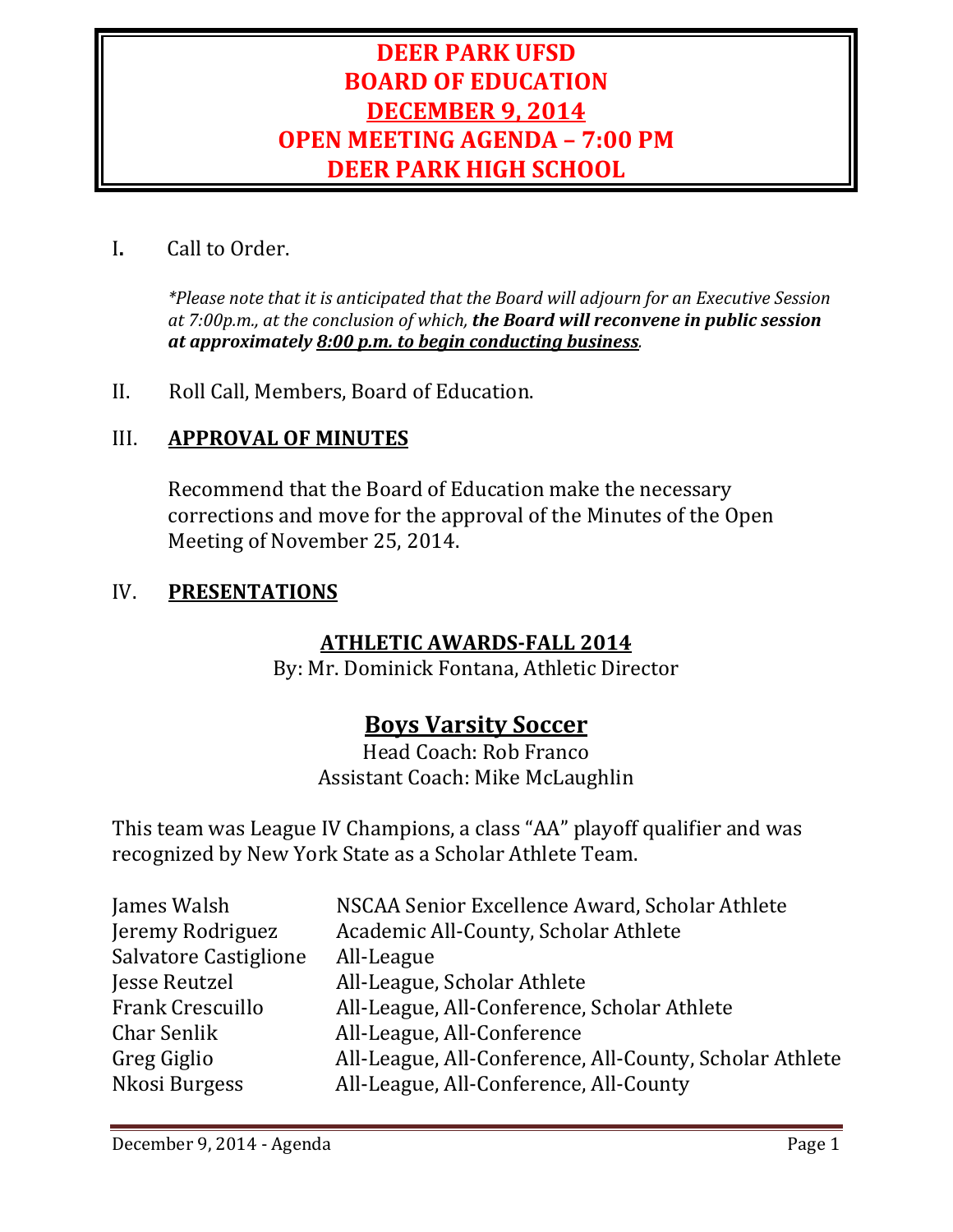| Additional Scholar Athlete Members |  |  |
|------------------------------------|--|--|
|                                    |  |  |

| Ahmed Abdeltawab | Evan Bogucki    | Sean Brennan  |
|------------------|-----------------|---------------|
| Dominick Cito    | Nicholas Crocco | Steven Giunta |

| <b>Additional League IV Champions</b> |                 |                         |
|---------------------------------------|-----------------|-------------------------|
| Adam Abbas                            | Vito Bonventre* | Ryan Brennan            |
| Steven Calderon                       | Harris Cofie    | Michael Corio           |
| Nicola Ingrassia*                     | Michael Marro   | <b>Russell Riviccio</b> |
| Daniel Sciabarassi                    | Tyler Stevens*  | Angelo Talavera         |
| *team manager                         |                 |                         |

# **Girls Varsity Soccer**

Head Coach: Ian Kyranakis Assistant Coach: Greg Menig

This team was recognized by New York State as a Scholar Athlete Team, received the Sportsmanship Award for their league and received the NSCAA Gold Sportsmanship Award.

| NSCAA Senior Excellence Award, Scholar Athlete, Sportsmanship |
|---------------------------------------------------------------|
| Academic All-League, Scholar Athlete, Sportsmanship           |
| All-League, Scholar Athlete, Sportsmanship                    |
| All-League, Scholar Athlete, Sportsmanship                    |
| All-Conference, Scholar Athlete, Sportsmanship                |
|                                                               |

# Additional Scholar Athlete and Sportsmanship Members

Alexandra Jacullo Taylor Maucere Olivia Mosca Kaitlyn O'Keefe Toni Nicole Tedeschi

Carli Fonseca **Dominique Guttadauria**<br>Taylor Maucere **Divia Mosca** 

| <b>Additional Sportsmanship Members</b> |                     |              |
|-----------------------------------------|---------------------|--------------|
| Cailyn DeMarinis                        | Olivia Grizzle      | Karla Pelaez |
| Jaclyn Reyes                            | Jessica Wolstedlund |              |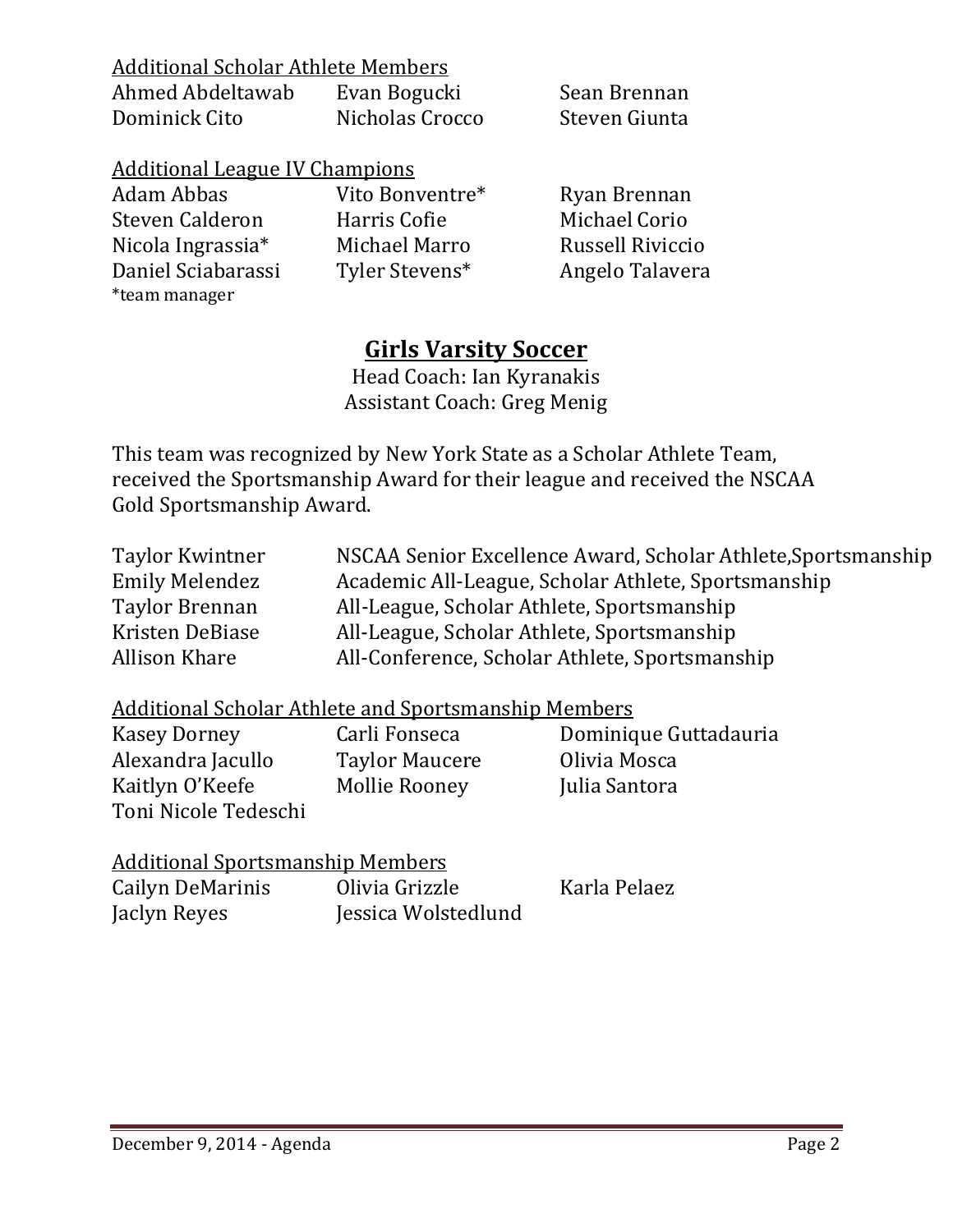# **Varsity Volleyball**

Head Coach: Dan Higgins

This team was recognized by New York State as a Scholar Athlete Team.

Sabrina Grunseich All-League, Academic All-County, Scholar Athlete

Additional Scholar Athlete Members

Tara Englehardt Lauren Gentile Fara Englehardt Lauren Gentile Fara Theresa Gr<br>Gabriellia Mattera Ricolette Poggioli Kayla Rios Gabriellia Mattera 1111 - Nicolette Poggioli 1121 - Kayla Rios<br>Antonia Santora 1121 - Nicolette Trovato 1122 - Alexa Wahl Ali Wiener

Amanda Betzold Alexis Blumengold Jenna Doolan Nicolette Trovato

# **J.V. Volleyball**

Head Coach: Anthony Saccone

This team had an undefeated season with a final record of 13-0.

Kaitlin Buffa Nancy Burns Alexandra Collard Grace DeDora Jenna Dee Jenna Doolan Genevieve Ferguson Taylor Gianni<br>Danielle Paulich Mulia Ribaudo Danielle Paulich Julia Ribaudo Sabrina Schembri Alexa Wahl

Francesca Tavella

# **Varsity Football**

Head Coach: Ron Langella Assistant Coach: Adam Brown Assistant Coach: Kevin Delaney

This team was a League II Playoff Qualifier.

| Johnathan Bisono    | All-Conference                                                              |
|---------------------|-----------------------------------------------------------------------------|
| Andrew Ciejka       | All-Conference                                                              |
| Kyle Lessick        | All-Conference                                                              |
| Christopher Tavella | All-Conference, All-County                                                  |
| Jasawn Thompson     | All-Conference, All-County, Rob Burnett Award,<br><b>Bob Collotta Award</b> |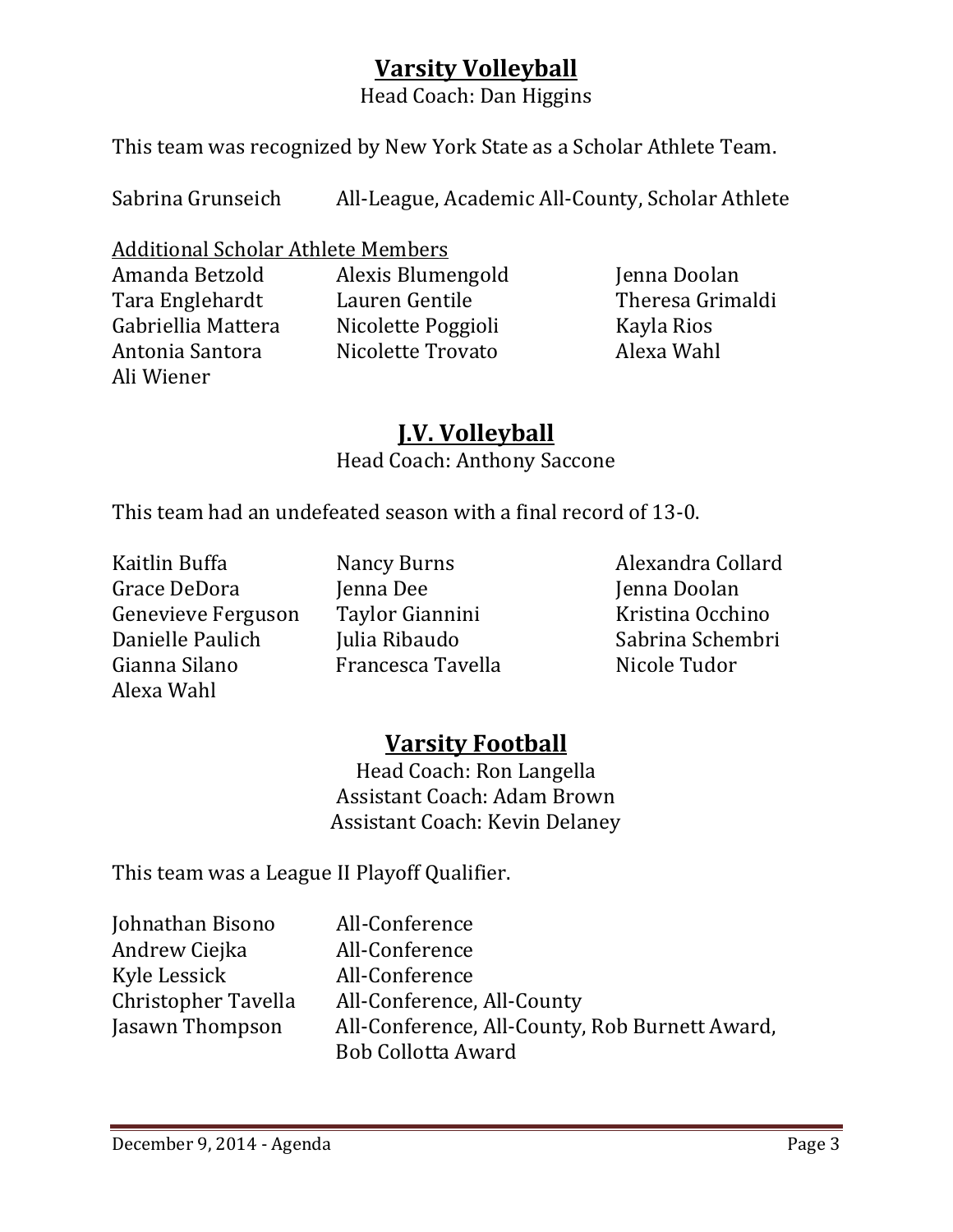# **Varsity Girls Tennis**

Head Coach: Caryn Kaplan

This team was Undefeated League IV Champions, a playoff qualifier and was recognized by New York State as a Scholar Athlete Team. Coach Kaplan was named League IV Coach of the Year.

| Burcak Bas      | All-League, Scholar Athlete                           |
|-----------------|-------------------------------------------------------|
| Hope Mahon      | All-League, Scholar Athlete                           |
| Alyson Michalek | All-Leauge, Scholar Athlete                           |
| Kristy Vitucci  | All-League, All-Division, All-County, Scholar Athlete |

| <b>Additional Scholar Athlete Members</b> |                    |              |
|-------------------------------------------|--------------------|--------------|
| Julia Dillon                              | Victoria Martorano | Nicole Nunez |
| Samantha Weeks                            |                    |              |

|  | <b>Additional League IV Champions</b> |  |
|--|---------------------------------------|--|
|  |                                       |  |

| Gulsum Camlica  | Tatiana Jean       | <b>Brigid Nugent</b> |
|-----------------|--------------------|----------------------|
| Tamara Robinson | Stephanie Schleyer | Stephanie Sinka      |

# **Girls Swimming & Diving**

Head Coach: Magdalena Stovickova Assistant Coach: Beth Kabaservice

This team was recognized by New York State as a Scholar Athlete Team.

| Amanda Heinz         | All-League, Scholar Athlete |
|----------------------|-----------------------------|
| Catherine Pfundstein | All-League, Scholar Athlete |
| Christina Seem       | All-League, Scholar Athlete |

# Additional Scholar Athlete Members<br>Tanya Anand Kathryn Block

Madison Sluter

Tanya Anand Kathryn Block Julianna Caputo<br>Cynthia Chan Cheyenne Clinkscales Melissa Fisk Cynthia Chan Cheyenne Clinkscales<br>Lauren Leon Iavairia Nadeem Javairia Nadeem Stephanie Perdikos<br>Lauren Woods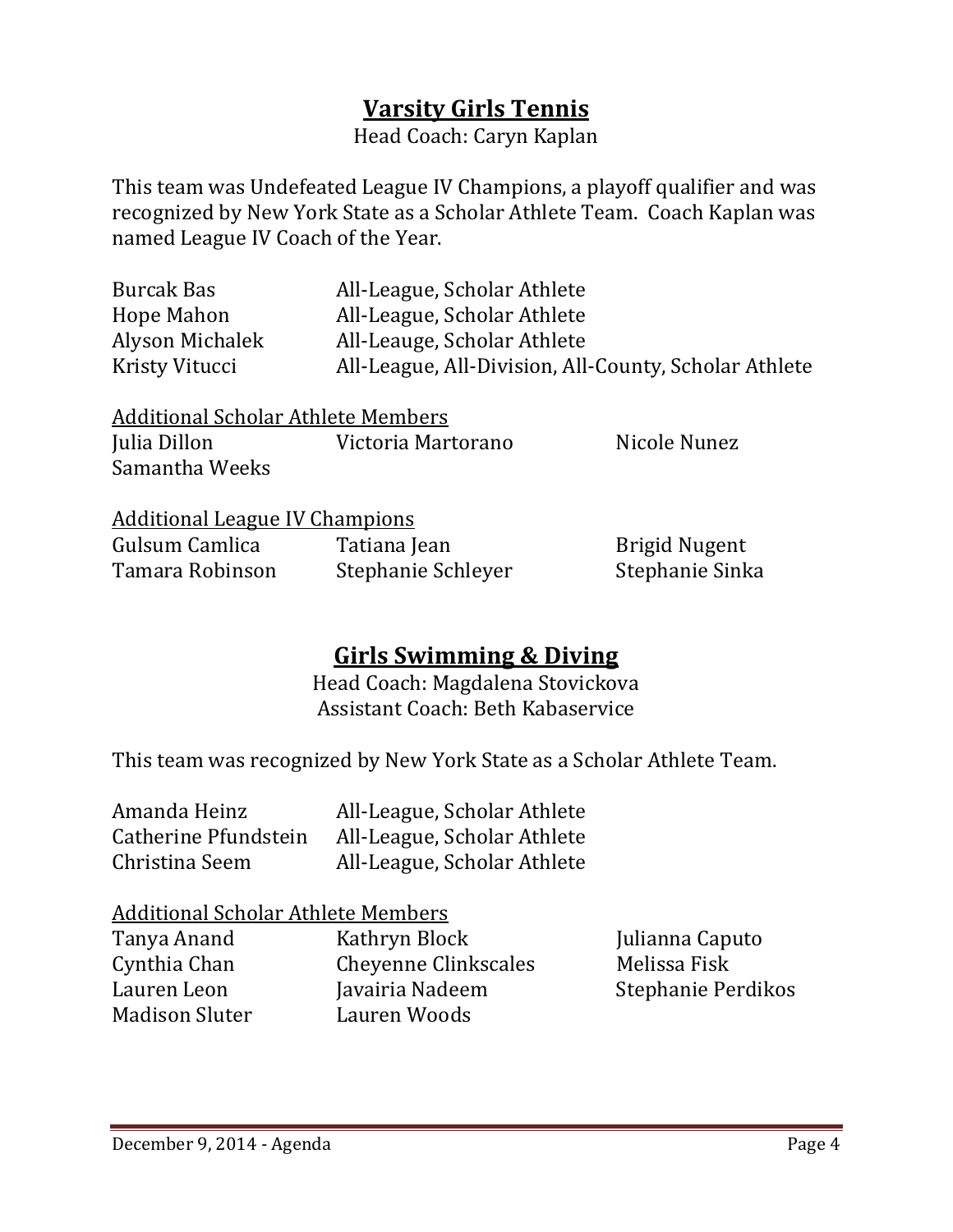# **Boys Cross Country**

Head Coach: Tom Brouillard

This team was recognized by New York State as a Scholar Athlete Team.

Alvin Sime and All-League<br>
Ioseph Ranni All-League,

All-League, All-Division

# Additional Scholar Athlete Members

Christopher Cox Joseph Curry<br>Nyere Neale Justin Rivera

Ryan Brown Vincent Cotrone<br>
Joseph Curry Glenn Hope Thomas Sandoval

# **Kickline**

Head Coach: Ariel Miano Choreographer: Holly Petrone

This team was recognized by New York State as a Scholar Athlete Team.

Emily Colquhoun Mikayla Delgalvis Julianna Diaz<br>Kristina DiNardo Francesca Iannella Bemily Le Kristina DiNardo Francesca Iannella<br>Victoria Major Amanda Nicolas Olivia Parks Kajana Powell Katherine Vassallo Angela Zabas

Victoria Major Amanda Nicolas Emily Panzenbeck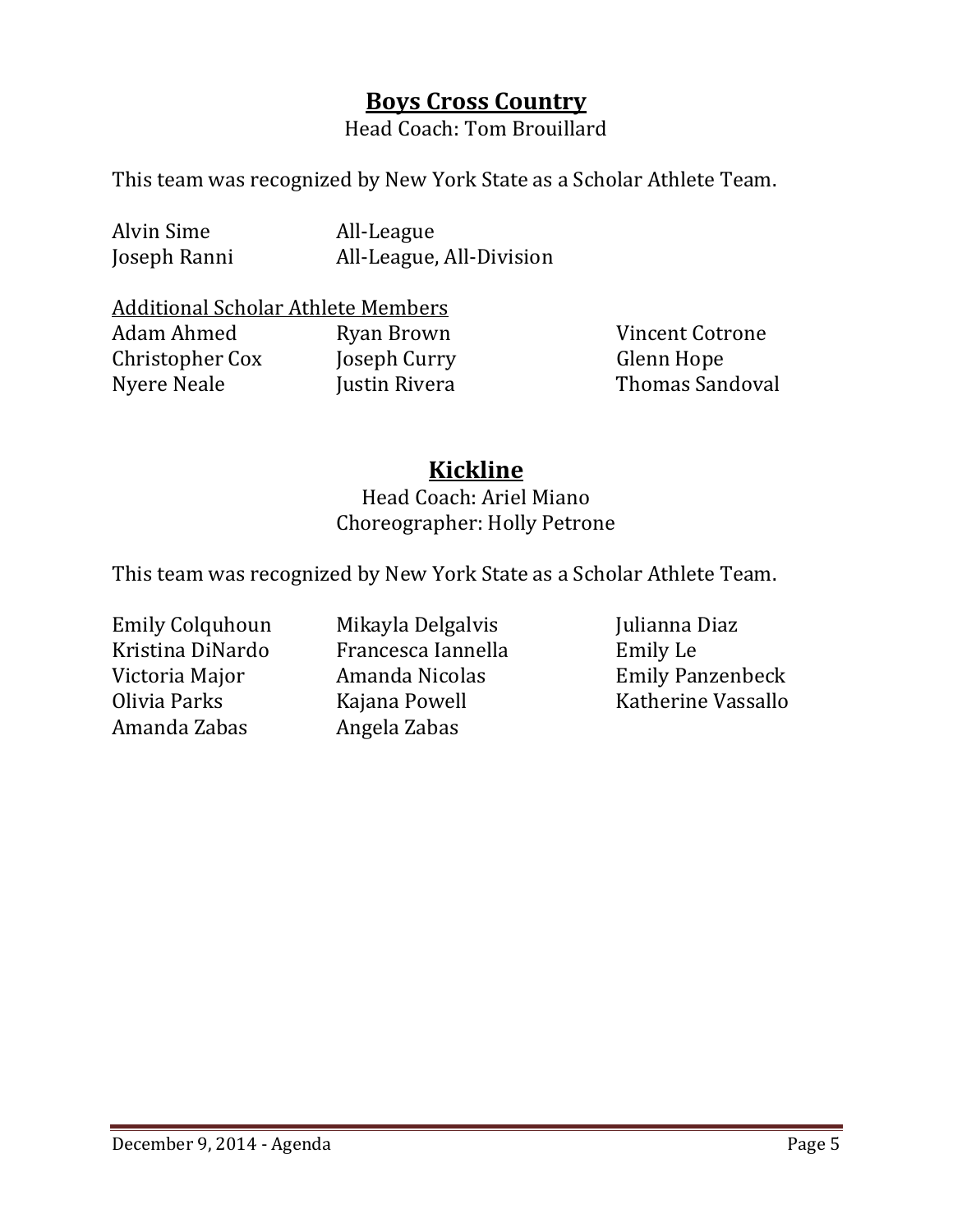# V. **NEW BUSINESS:**

## **1. 2015-2016 SCHOOL HOLIDAY CALENDAR**

 *Recommend that the Board of Education approve the following resolution:*

 **RESOLVED**, that the Board of Education approve the 2015-2016 School Holiday Calendar.

# **2. 2015-2016 CSEA PAID HOLIDAY SCHEDULE**

*Recommend that the Board of Education approve the following resolution:*

**RESOLVED**, that the Board of Education approve the 2015-2016 CSEA paid holiday schedule.

# **3. 2015-2016 BUDGET CALENDAR**

*Recommend that the Board of Education approve the following resolution:*

**RESOLVED**, that the Board of Education approve the 2015-2016 Budget Calendar.

# **4. FIRST READING OF POLICY #5280 INTERSCHOLASTIC ATHLETICS**

*Recommend that the Board of Education approve the following resolution:*

**RESOVLED, t**hat the Board of Education approve revisions to the below noted policy:

#5280 - Interscholastic Athletics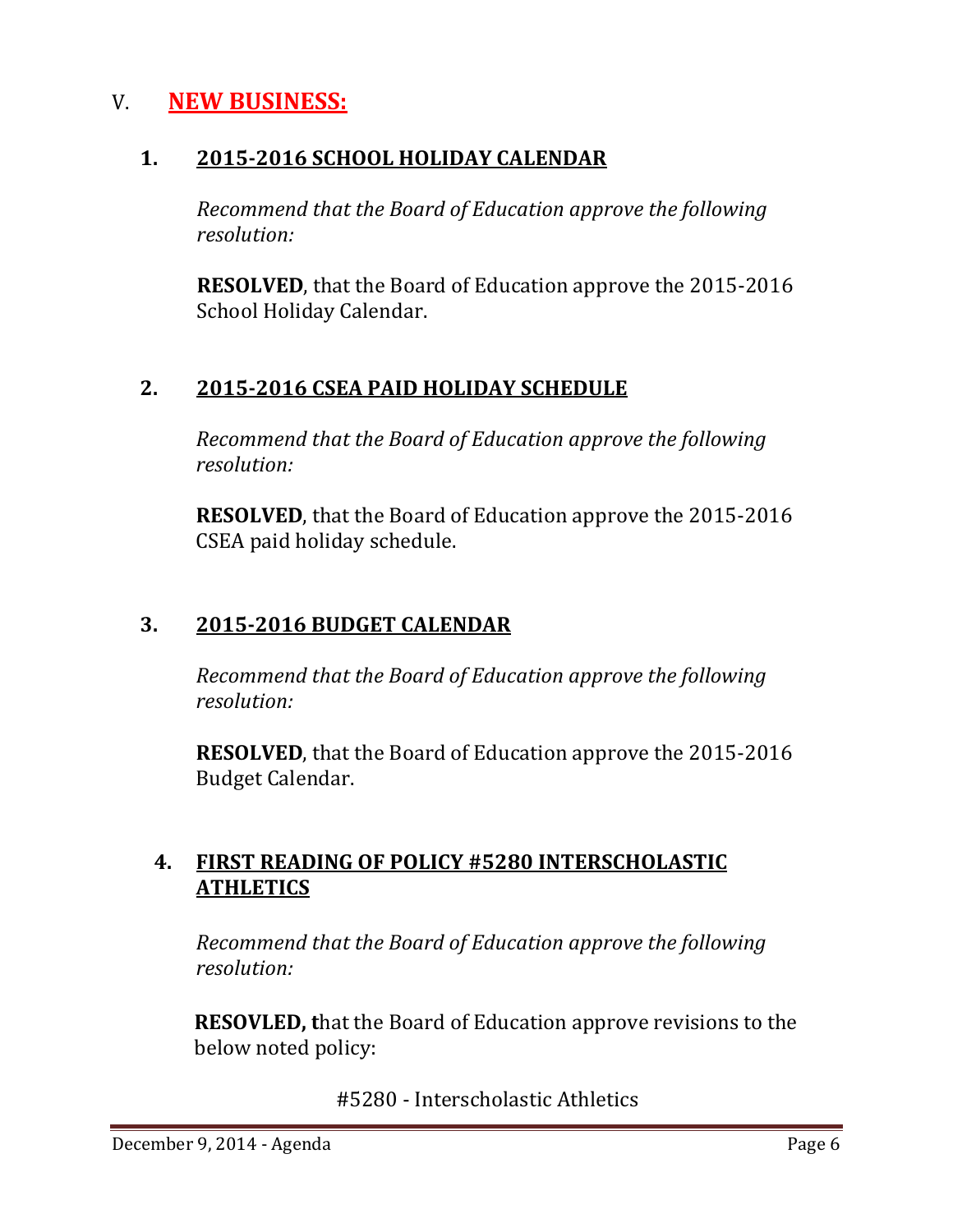## **5. AMENDMENT TO RAISE SUBSTITUTE TEACHER AIDE AND SUBSTITUTE CUSTODIAL AIDE HOURLY RATES TO REFLECT AN INCREASE IN NEW YORK STATE MINIMUM WAGE OF \$ 8.75 AS OF JANUARY 1, 2015**

*Recommend that the Board of Education approve the following Resolution*:

**RESOLVED,** that the Board of Education of the Deer Park Union Free School District hereby amend the hourly wage of substitute teacher aides from \$8.00 to \$8.75 and substitute custodial aides from \$ 8.50 to \$ 8.75, and

IT IS FURTHER RESOLVED, that the President of the Board of Education is hereby authorized to sign such resolution on behalf of the Board of Education

## VI. **APPROVAL OF SCHEDULES**

*Recommend, that the Board of Education approve the following schedules collectively:*

## **NON-INSTRUCTIONAL**

## **SCHEDULE -- TR --TRANSFERS (Non-Instructional)**

#### **James Sweeney**

Robert Frost Middle School<br>Position: Security Gua **Security Guard** Salary/Step: Effective 12/8/2014 Transfer from HS to RF

#### **SCHEDULE -- CS --CHANGE OF SALARY/ STATUS (Non-Instructional)**

#### **Michael Appleyard**

Deer Park High School<br>Position: Night C Position: Night Custodian<br>Salary/Step: \$47,5 \$47,515 Step 1 Effective 11/28/2014 From Night Custodial Aide to Night Custodian. Salary prorated at \$27,960.75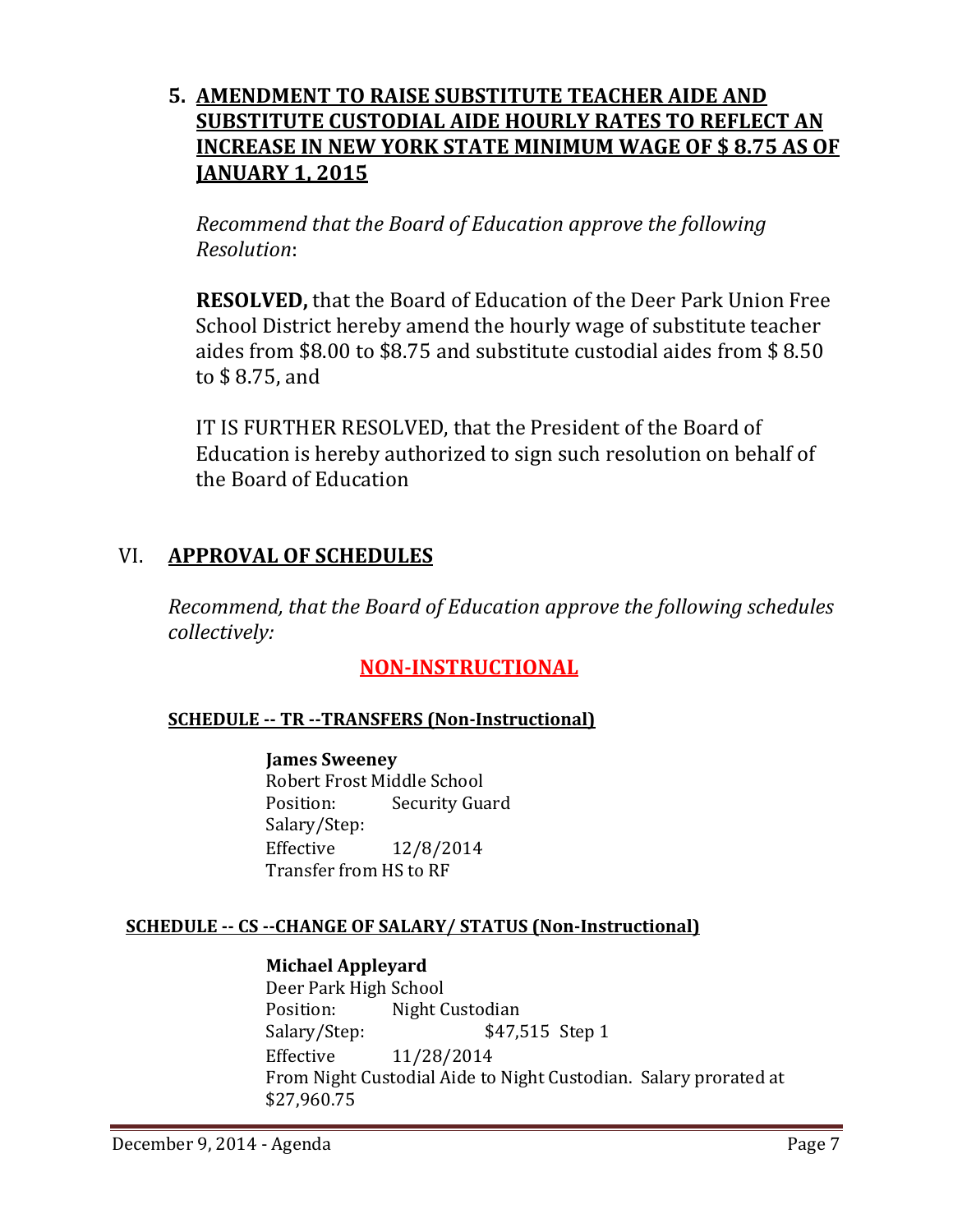#### **SCHEDULE -- NN --APPOINTMENTS (Non-Instructional)**

#### **Ametti Billings**

Deer Park High School<br>Position: Securit Security Guard<br>\$17/hr Salary/Step:<br>Effective Effective 12/8/2014 Resignation. No outstanding obligation to the District

#### **SCHEDULE -- NNPS --PER DIEM SUBSTITUTES (Non-Instructional)**

#### **Dana Giordano**

District Wide Substitute Non Instructional Aide<br>\$8.00/hr Salary/Step:<br>Effective Effective 12/10/2014

#### **SCHEDULE -- OO --RESIGNATIONS / RETIREMENTS / REMOVALS / TERMINATIONS (Non-Instructional)**

#### **Ramon Hernandez**

District Wide<br>Position: **Security Guard** Salary/Step: Effective 12/2/2014 Resignation. No outstanding obligation to the District

#### **Edwin Rivera**

Robert Frost Middle School<br>Position: Security Gua **Security Guard** Salary/Step:<br>Effective Effective 12/5/2014

#### **SCHEDULE -- QQ --LEAVES OF ABSENCE (Non-Instructional)**

#### **Michael Fullam**

John F Kennedy Intermediate School<br>Position: Night Custodian Night Custodian Salary/Step:<br>Effective Effective 12/4/2014 - 1/4/2015 Paid Medical LOA (FMLA)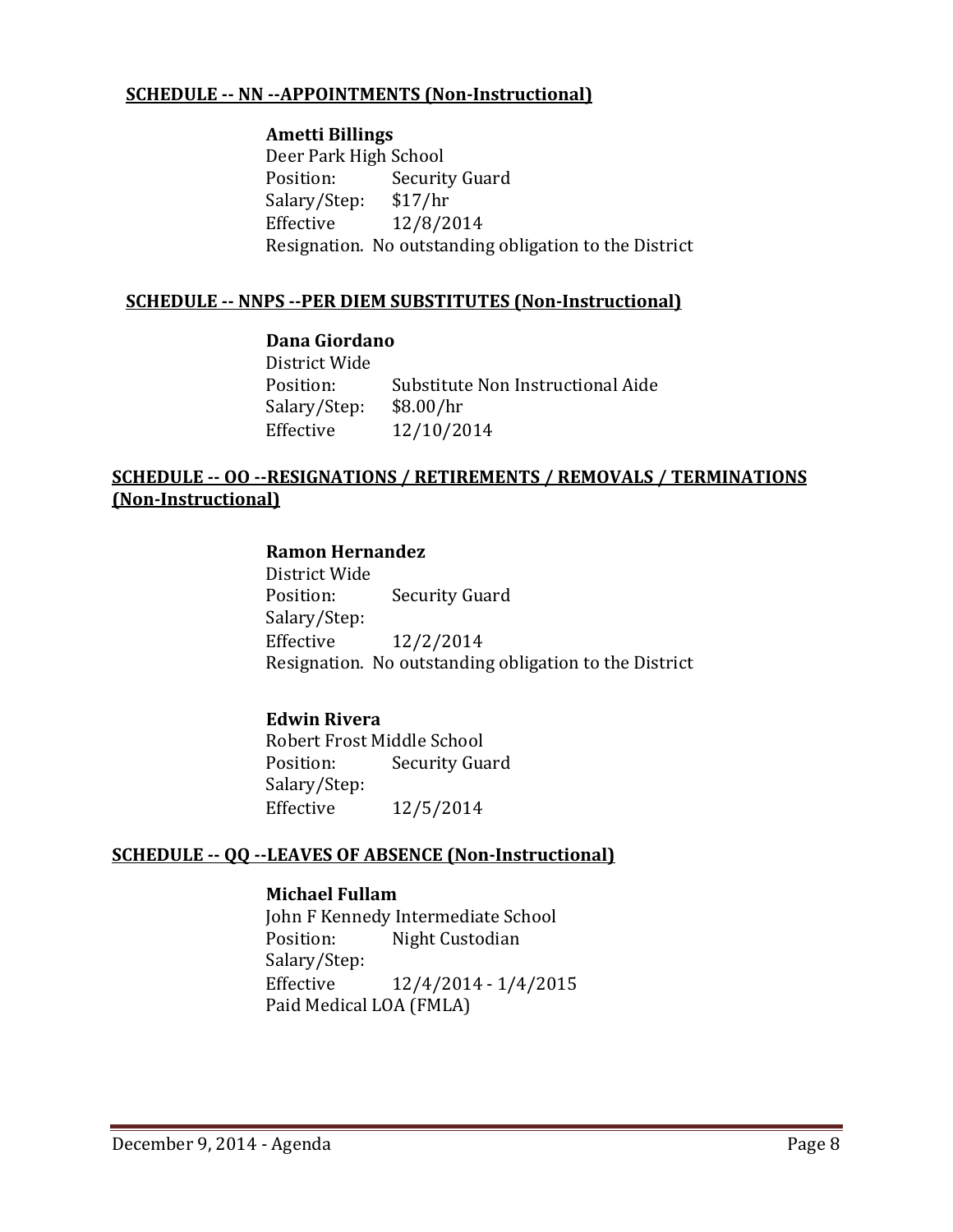#### **Anthony Grosso**

Transportation Position: Bus Driver Salary/Step:<br>Effective Effective 11/24/2014 - 1/4/2015 Unpaid LOA (FMLA)

#### **Deborah Young**

John Quincy Adams School<br>Position: Clerk/Typis Clerk/Typist Salary/Step:<br>Effective Effective 10/28/2014 - 12/19/2014 Change to all paid LOA (FMLA)

## **INSTRUCTIONAL**

#### **SCHEDULE -- O --RESIGNATIONS / RETIREMENTS / REMOVALS / TERMINATIONS (Instructional)**

#### **Michelle Hamilton**

District Wide Per Diem Substitute Teacher Salary/Step:<br>Effective  $9/1/2014$ Resignation. No outstanding obligation to the District

#### **Kathleen Kimmons**

Deer Park High School<br>Position: Perm S Perm Sub/Per Diem Sub Teacher Salary/Step: Effective 12/19/2014 Resignation. No outstanding obligation to the District

#### **Dilek Kurt**

District Wide Per Diem Substitute Teacher /Per Diem Sub TA Salary/Step:<br>Effective Effective 11/21/2014 Resignation. No outstanding obligation to the District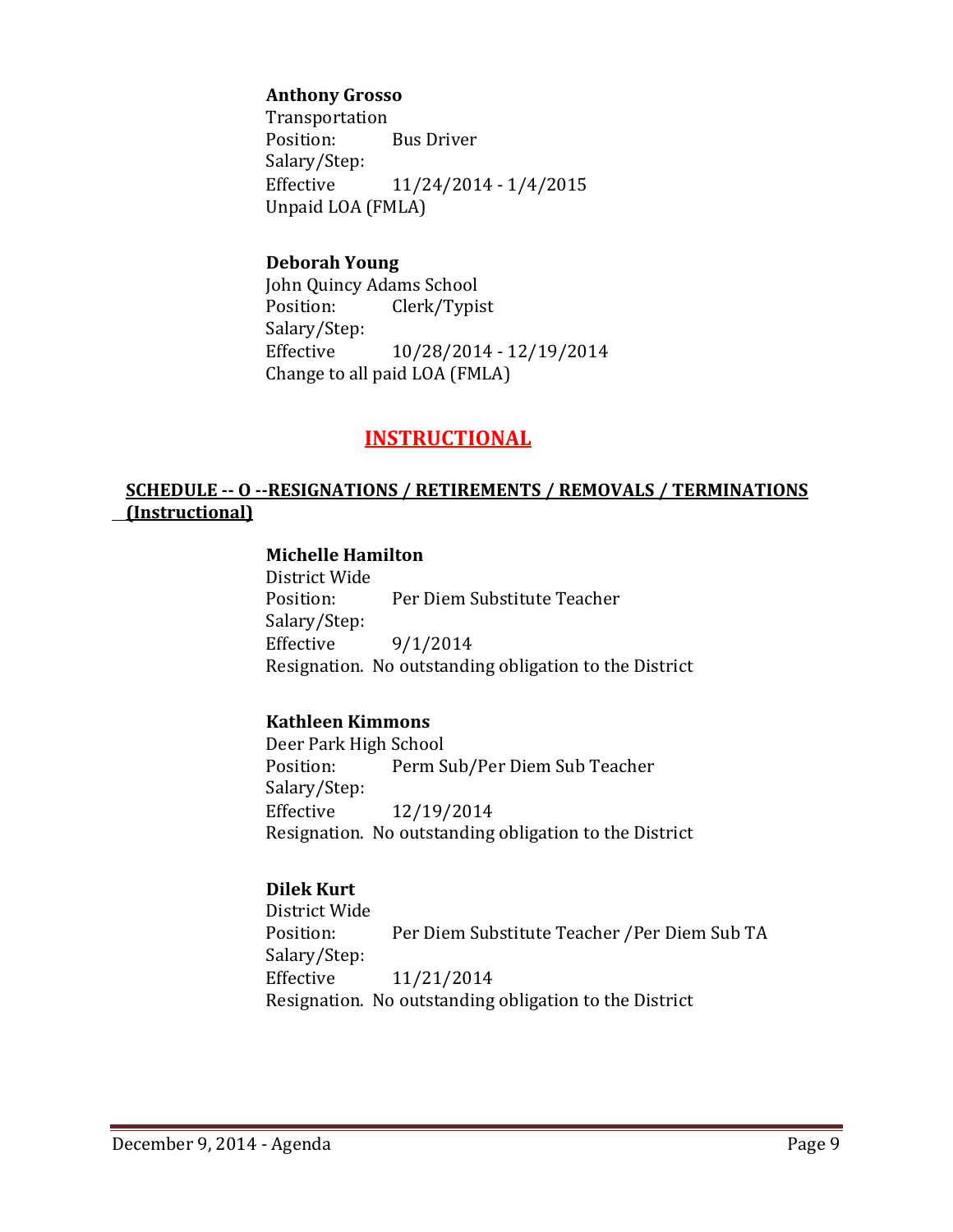#### **SCHEDULE -- Q --LEAVES OF ABSENCE (Instructional)**

#### **Deana LaPlaca**

May Moore School<br>Position: Ele **Elementary Teacher** Salary/Step:<br>Effective Effective 11/29/2014 - 1/4/2015 Extension of Paid Medical LOA

#### **Kerry Walsh**

Deer Park High School<br>Position: Second Secondary Special Education Teacher Salary/Step: Effective 12/13/2014 - 1/23/2015

#### **SCHEDULE -- TTPA --TEMPORARY ASSIGNMENT (Instructional)**

#### **Matthew Giannelli**

Deer Park High School<br>Position: Bovs IV Position: Boys JV Head Basketball Coach<br>Salary/Step: \$5,012.48 8 U Salary/Step: \$5,012.48 8 Units/ Step 5+<br>Effective 11/21/2014 - 3/8/2015 Effective 11/21/2014 - 3/8/2015

#### **Donna Josefak**

| Deer Park High School |                                       |                |  |  |  |
|-----------------------|---------------------------------------|----------------|--|--|--|
| Position:             | STEP Drill Team Co-Curricular Advisor |                |  |  |  |
| Salary/Step:          | \$1,449.42                            | 3 Units/Step 1 |  |  |  |
| Effective             | $9/1/2014 - 6/30/2015$                |                |  |  |  |

#### **SCHEDULE14/BP-759 – SCHEDULES OF BILLS PAYABLE**

| General*        | #18         | 11/30/2014 | \$55,037.25    |
|-----------------|-------------|------------|----------------|
| General*        | #21         | 12/31/2014 | \$1,073,405.25 |
| Federal*        | #11         | 11/30/2014 | \$1,093.12     |
| Federal*        | #13         | 11/30/2014 | \$31,993.00    |
| School Lunch*   | #9          | 11/30/2014 | \$17,373.00    |
| Trust & Agency* | #5          | 11/30/2014 | \$2,109,891.59 |
| <b>WORKERS'</b> | Daily Check |            |                |
| $COMP.*$        | Register    | 11/17/2014 | \$8,664.52     |
| <b>WORKERS'</b> | Daily Check |            |                |
| $COMP.*$        | Register    | 11/18/2014 | \$4,992.00     |
| <b>WORKERS'</b> | Daily Check |            |                |
| $COMP.*$        | Register    | 11/21/2014 | \$16,554.28    |
|                 |             |            |                |